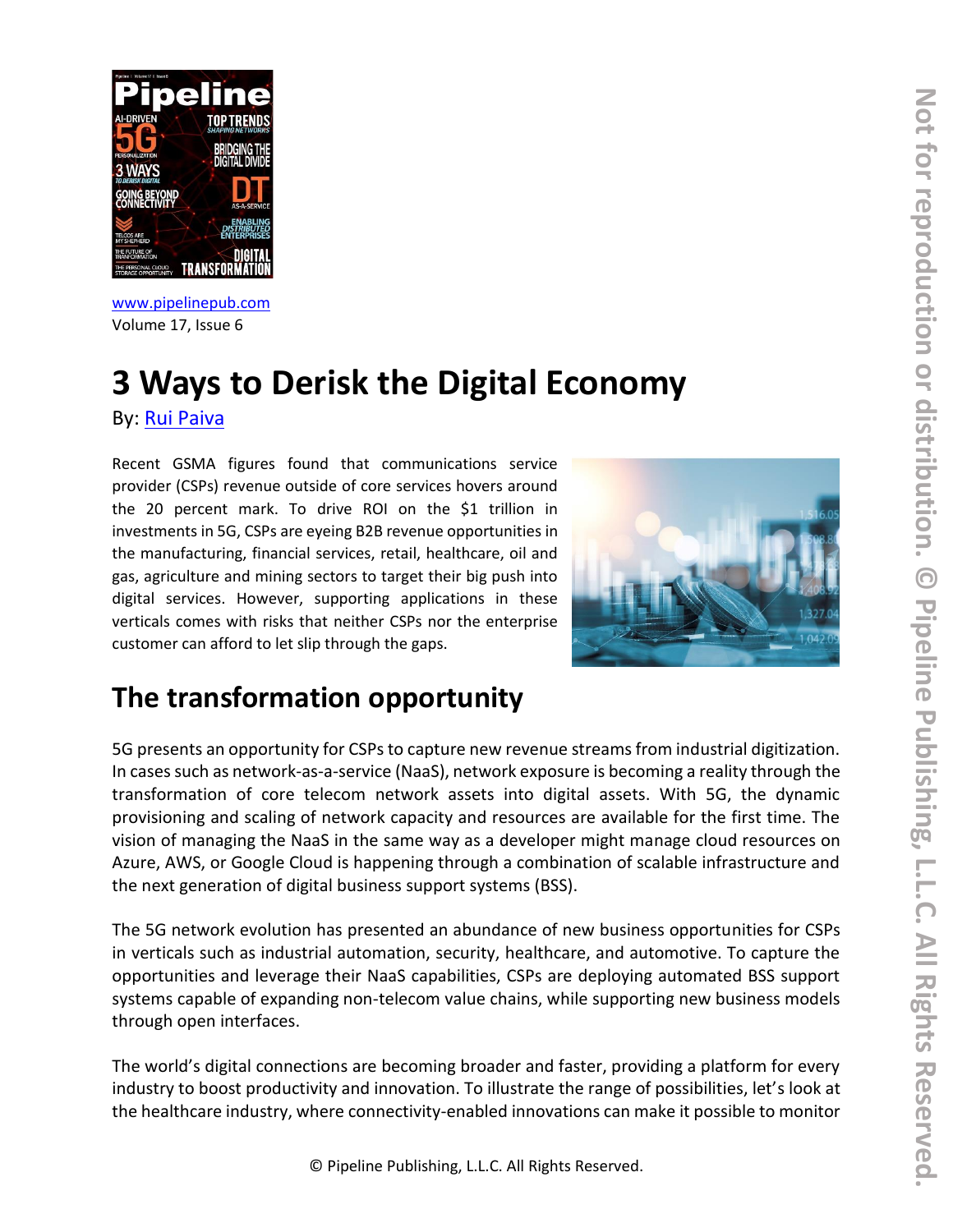patients remotely, use AI-powered tools for more accurate diagnoses, and automate many tasks so that caregivers can spend more time with patients.



This technological transformation of the healthcare sector offers numerous opportunities for telecom operators to penetrate new value chains and initiatepartnerships that benefit the entire ecosystem. Still, it is just one example of how CSPs can partner with a wide range of vertical industries.

In light of these emerging opportunities, CSPs must mitigate important risk factors to ensure that the risks do not outweigh the reward of digital transformation.

# **De-risk Strategy #1: Eliminate risky grey areas of accountability**

Expanding the business models through partners can bring CSPs significant benefits and help bring about exciting innovation, but inevitably offers less direct control than delivering it in their own controlled environment. It is often said that a business is only as strong as the chain of suppliers it works with.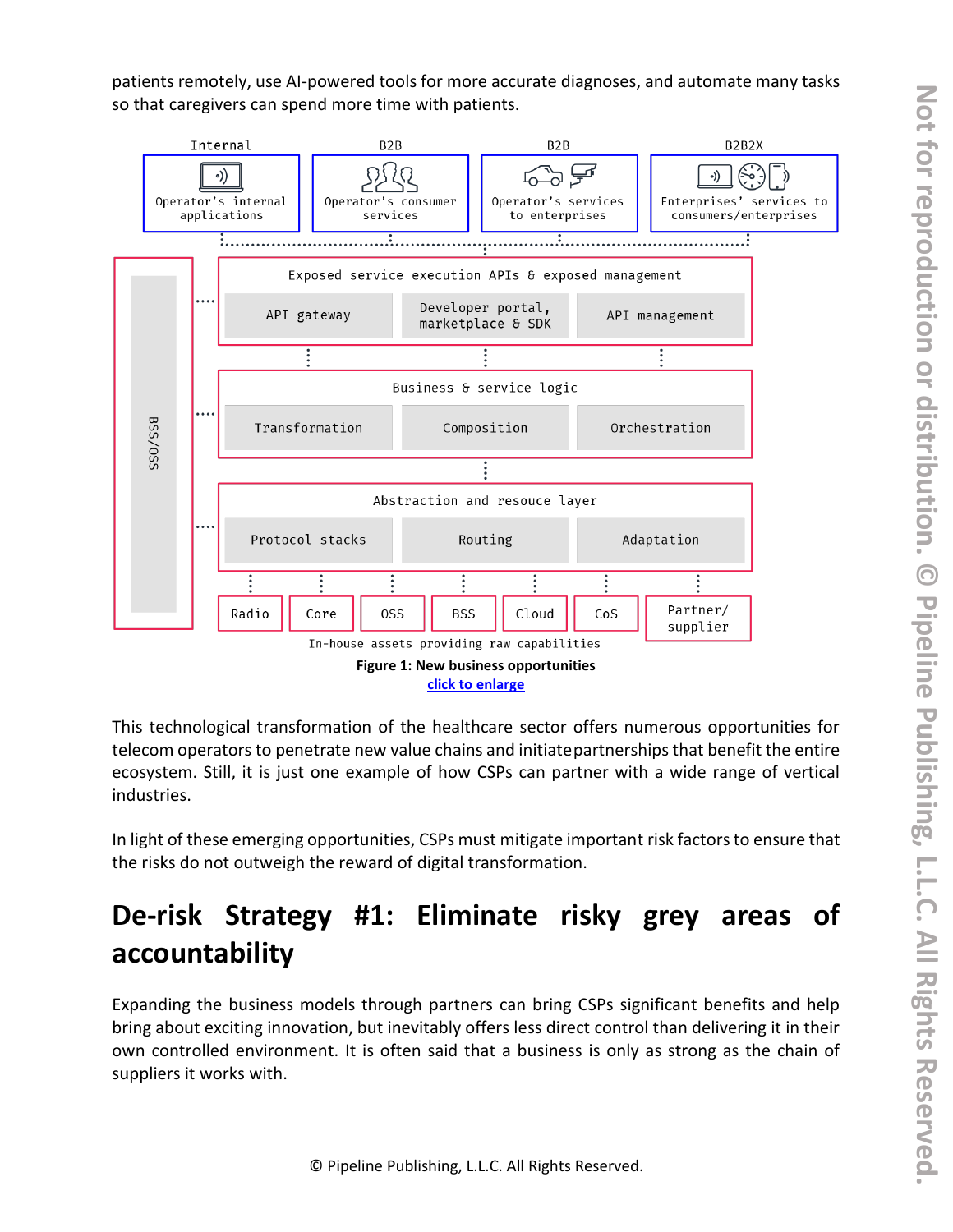An example of how service delivery chains are becoming complex, and by doing so, becoming more difficult for handling risks, can be exemplified by Uganda's [recent hacker attack](https://qz.com/africa/1915884/uganda-banks-mtn-airtel-hacked-by-mobile-money-fraudsters/) on the country's mobile money business that processes phone-based transactions. The mobile money value chain is made up of mobile network operators (MNOs), banks, and end users and is a technology that allows people to receive, store, and spend money using a mobile phone.

In the mobile money value chain, there are blurred risks mainly due to the ambiguous roles of banks and telecommunications companies in financial services, as proven by the recent hack of a gateway that links the bank-to-mobile money transactions. There is a clear line between "banking" and "mobile money" as a standalone business. Where lines become blurred is when MNOs expand their services to connect with banks and allow the withdrawal of money from regular ATMs.



Degree of control of the telecom operator in the value chain

**[click to enlarge](https://media.pipeline.pubspoke.com/files/article/2400/210309-mobileum-degree-of-control-telecom-operator.png)**

### **De-risk Strategy #2: Proactive dynamic decision-making**

With digital transformation, telecom risk management initiatives are going through a massive generational shift. Traditionally, telecom value chain risk management has been heavily supported by analyzing internal events, such as network and OSS/BSS, and optimization models on internally processed data. The shift between just relying on telecom partners and having many vertical partners is pushing in favor of a more vertically integrated technology stack: the cloud. This transition offers all the stakeholders better security and innovation at a lower cost, allowing them to act fast on potential risks.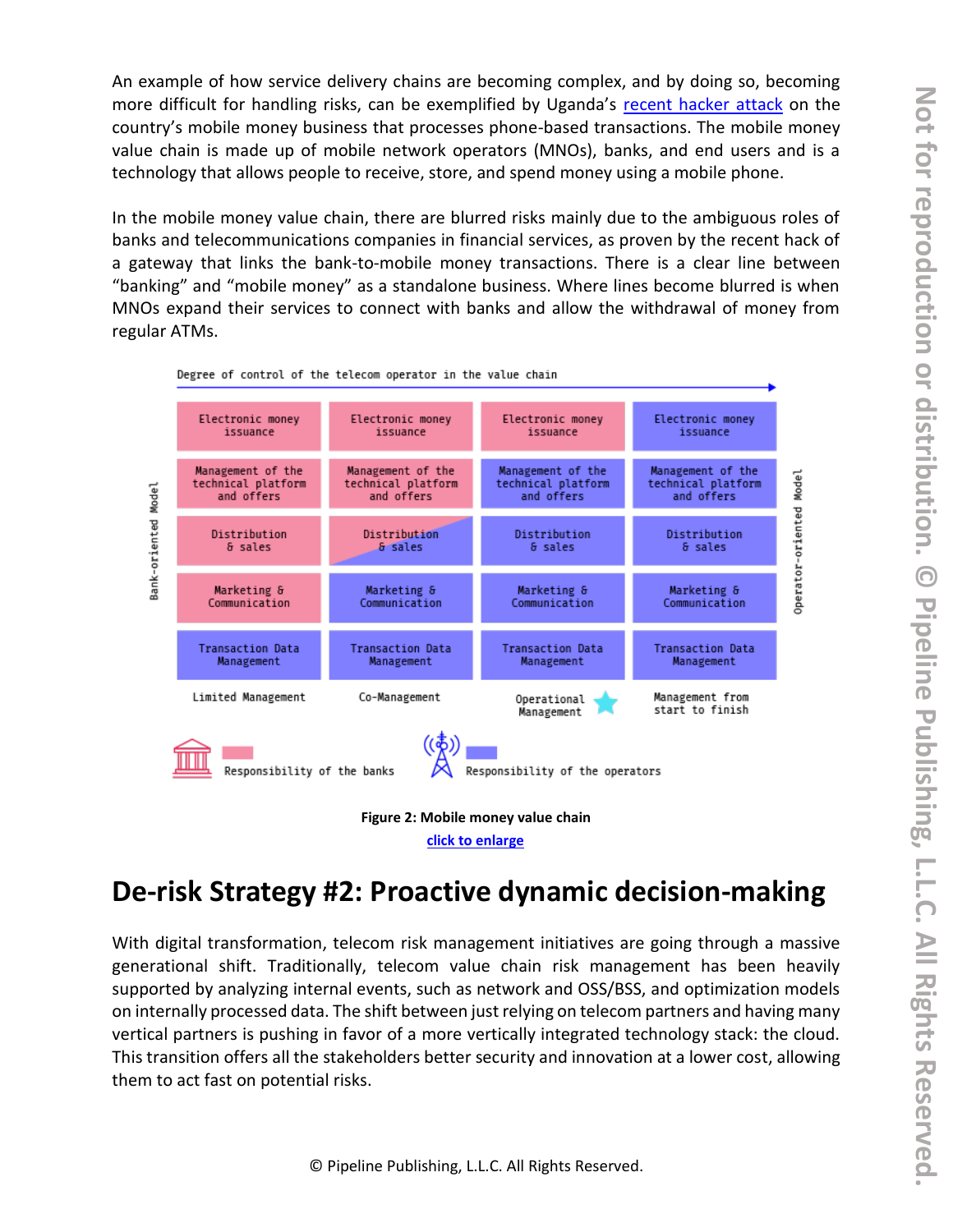Not only will 5G-driven digital transformation deliver a massive increase in the volume of transactions, it will also generate a massive diversity of exchangeable events from a variety of partners and services that need to be monitored and analyzed in real-time.

For example, new services that rely on non-face-to-face customer relationships require securing digital identities based on the information exchanged between a CSP and their partners. This way, a CSP can ensure the unique and consistent identification of a subscriber, authentication, and policy assignment based on the identities, whether we are talking about a user or a thing.

The opportunity to leverage the digital transformation data exchange creates the capacity to analyze distributed big data for integrated risk management (IRM) purposes, rather than pursuing a more reactive approach that focuses on finding more data sets and understanding how to use them to address risk. An IRM strategy reduces siloed risk domains and supports dynamic business decision-making via risk-data correlations and shared risk processes.

Along with the connectivity platform, CSPs are in a prime position to understand and manage a wide scope of risk through a comprehensive view across business units, risk and compliance functions and key business partners, suppliers, and outsourced entities.

The goal should not be to create one big repository that can handle any data set, no matter how large. Instead, it should be to fully automate the linkage among relevant insights from a wide variety of internal and external sources and process that data in various nodes of the supply chain. Doing so triggers action immediately when possible and adds data to a queue for deeper analysis.

### **De-risk Strategy #3: Break data silos**

To better address the needs of their stakeholders and organizations, CSPs must evolve their risk management programs to more integrated approaches. By doing so, CSPs will have better control and visibility, the ability to monitor risk-based decisions based on their digital business initiatives and partnerships and gain further alignment with business outcomes when making risk mitigation investments.

Traditional governance, risk, and compliance (GRC) projects have largely been developed on siloed approaches, missing the capability to link the business auditing practice with the continuous control of the value-chain risks.

Moreover, these GRC processes are often supported by investments in disparate sets of tools focused on specific capabilities, such as data collection or visualization. Still, they do not bring the business logic seen today on vertical CRM or ERP solutions. As CSPs are starting their journey toward 5G, they need to intelligently connect the data points into an integrated set of insights that link the expanding portfolio of assets, processes, and performance objectives that drive their business operations.

5G will deliver CSPs the capability to leverage new services as well as granular network control to generate multiparty B2B2X service revenues. At the same time, 5G will drive new risks from a combination of fragmented value chains and partners. New technologies like 5G may provide